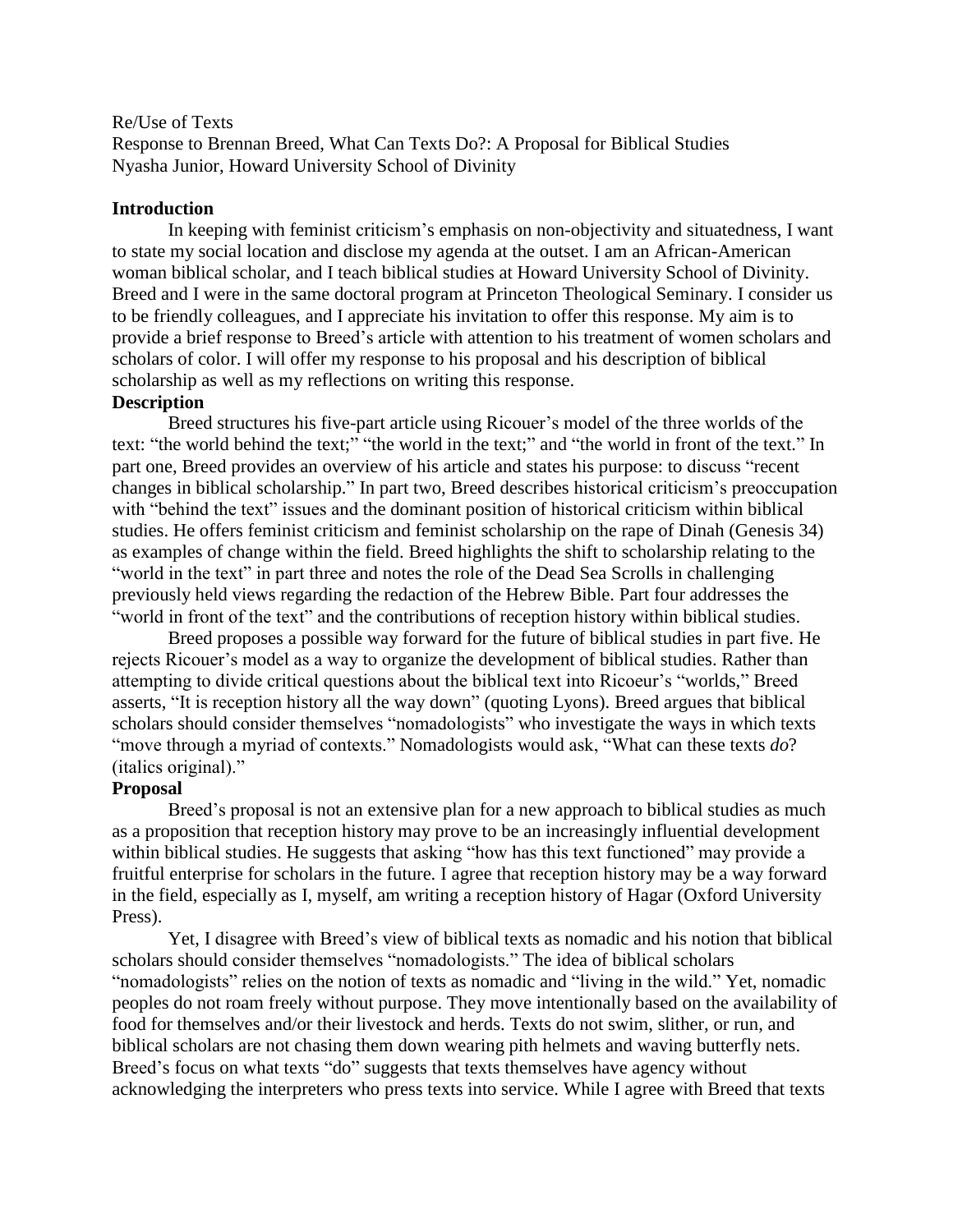"overrun boundaries," texts do not cross boundaries or "escape" to move on their own from one context to another. Instead, texts are repurposed, corralled, and coerced into new contexts. Asking "how has this text functioned" is a good question, but to ask "who has (re)used this text, how, and for what purpose" identifies more clearly the particular interpreters and agendas behind these reinterpretations.

For instance, biblical texts such as Exodus 21 and Ephesians 6 were used to support proslavery positions in the U.S. These texts did not "escape" their ancient contexts. Those who supported slavery were very deliberate in their recycling of these biblical texts into new contexts to support chattel slavery. The movement of these texts is not a characteristic of the texts themselves but a choice made by particular interpreters in support of their unique interpretive aims.

A proposal for overhauling graduate biblical studies training would potentially have a greater effect on the development of the discipline than Breed's proposal, which seems to be addressed to biblical scholars with degree in hand and relative job security. Such scholars will be able to pursue reception history as part of their research agenda regardless of the particular term that they use to identify themselves and their work.

## **Historical Review**

Before outlining his proposal, Breed provides a necessarily selective overview of the development of biblical studies. Still, Breed's description of the field creates an erasure of the significant contributions of non-White biblical scholars. Breed identifies "normal," (quotes in original) "mainstream biblical scholarship" as "scholarship that has been produced predominantly by Christian males of European descent over the past two centuries" (citing Ringe). While acknowledging the diversity within feminist biblical studies, Breed offers feminist criticism as an example of "world in front of the text" scholarship that provides a challenge to traditional biblical scholarship.

Breed's description implies that White men created and dominated biblical scholarship until feminist criticism provided a slight shift away from historical-critical concerns. He links together "feminist criticism, rhetorical criticism, postcolonial/liberationist criticism" (citing Dozeman) and lumps together gender issues with concerns regarding "ethnicity, class, ideology, empire, and disability." This two-part framing divides the field into a dominant center of White men and a margin of women (presumably White) and others who offer non-traditional scholarship. To my knowledge, none of the scholars cited by Breed identifies as a person of color, and based on his overview, one could assume that scholars who are persons of color have not made significant contributions to the field. Furthermore, one could come away with the mistaken impression that only White men engage historical-critical questions. While I understand that Breed's historical review was only a prelude to his proposal, the historical review forms the bulk of the essay. I do not believe that it was his intention to exclude scholars of color, but nonetheless, that was the result.

#### **Reflection**

I shared a cab with a White colleague at the San Francisco SBL Annual Meeting in 2011. He mentioned that he had enjoyed having a smaller and more manageable meeting when AAR and SBL met separately. I agreed but shared that it was visually striking how overwhelmingly White was the SBL meeting without AAR. He declared, "I hadn't noticed." My colleague was offering his unvarnished opinion. He had not ignored scholars of color on purpose, but he had not noticed their absence.